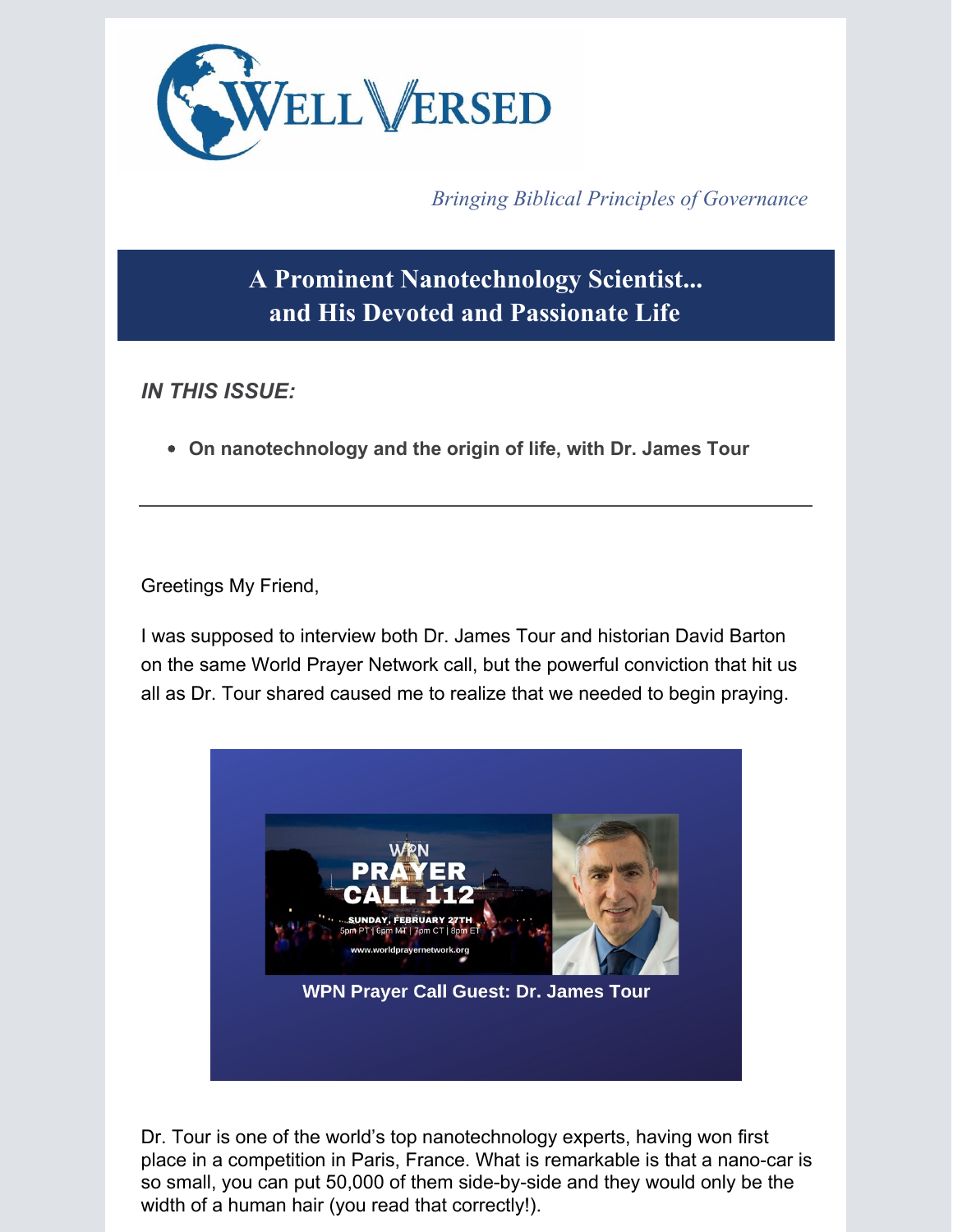Dr. Tour spoke on the origin of life. Then, he discussed what happened when people tried to negate him in the current ways of "cancel culture," and how God simply bypassed them and blessed him.

Truly, it is Dr. Tour's humble devotion to Jesus that most gripped us all as we listened to him. It was then that I realized that we could not just thank him and continue on to another speaker and another topic - Jim Tour's life and passion for Christ convicted us all. God had shown up, and I needed to be careful not to grieve the Holy Spirit. Listen for yourself and see if you sense the same thing.

## **[LISTEN](https://app.videosquirrel.app/watch/2085) HERE**

## **Bringing biblical principles of governance to government leaders …and to the people who elect them!**



Dr. Jim Garlow, CEO/Founder-Well Versed & Rosemary Schindler Garlow, Co-Founder-Well Versed

*Your support of Well Versed makes it possible for us to bring to you the World Prayer Network, founded in November 2020 by Mario Bramnick, my wife, Rosemary, and myself.*



*[2021-2022](https://www.wellversedworld.org/2021-2022-biblical-calendar/) 16-month Biblical Calendar is yours for a donation of any amount.* **[Click](https://www.wellversedworld.org/2021-2022-biblical-calendar/) here.**



*[Genuine](https://www.wellversedworld.org/shofar-2021/) Shofar from Israel authentic, finely-crafted, varying sizes. Shipped from Israel.* **[Click](https://www.wellversedworld.org/shofar-2021/) here.**